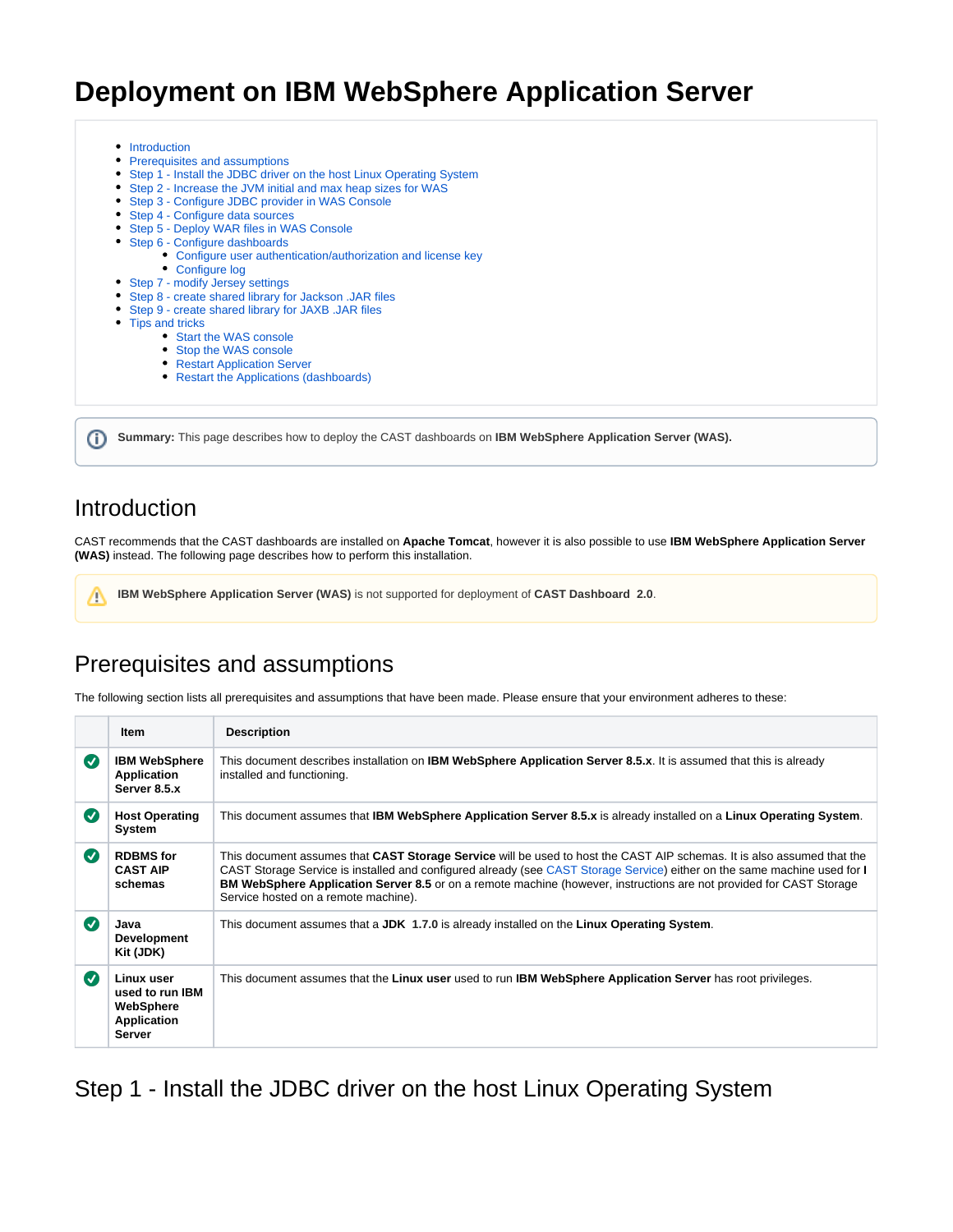This step describes the installation of a JDBC driver on the host Linux Operating System so that the CAST Storage Service can be accessed. O) The instructions below assume that the CAST Storage Service (i.e. the equivalent PostgreSQL installation) are installed on the local machine.

#### First check the existing PostgreSQL version installed on the machine. This shows an equivalent to a **CAST Storage Service 2**:

james@andromeda:~\$ psql --version psql (PostgreSQL) 9.2.14

Check the JDK version installed on the machine and if necessary download/install the correct version:

james@andromeda:~\$ java -version

Download and move the PostgreSQL JDBC drivers for your PostgreSQL server to the appropriate **WAS** folder:

```
james@andromeda:~/download$ wget https://jdbc.postgresql.org/download/postgresql-42.1.4.jar
james@andromeda:~/download$ cp postgresql-42.1.4.jar /opt/IBM/WebSphere/AppServer/pgsql/postgresql-42.1.4.jar
```
Grant permissions to the user that is running the WAS to the target folder (this is not required if WAS is running with root privileges). In the example below, WAS runs under the "websphere" user/group:

```
james@andromeda:~$ chown -R websphere:websphere /opt/IBM/WebSphere/AppServer/pgsql/
```
#### Now check that the permissions have been granted:

```
james@andromeda:~$ ls -la /opt/IBM/WebSphere/AppServer/pgsql/
drwxr-xr-x 2 websphere websphere 4096 Oct 31 09:49 .
drwxr-xr-x 39 websphere websphere 4096 Oct 31 10:09 ..
-rw-r--r-- 1 websphere websphere 505233 Oct 31 09:49 postgresql-42.1.4.jar
```
## <span id="page-1-0"></span>Step 2 - Increase the JVM initial and max heap sizes for WAS

It is necessary to increase the JVM initial and max heap sizes for WAS either in the in WAS console GUI or else by editing the **server.xml** file (ï) through command line. To edit the server.xml file, use the following instructions.

First make a backup copy of the current server.xml file. Navigate to the **profile-root/config/cells/nodes/servers** folder. By default this will be located here: **/install\_root/profiles/<profile\_name>/config/cells/<cellname>/nodes/<nodename>/servers/server1/server.xml**

| james@andromeda:~\$ cd /opt/IBM/WebSphere/AppServer/profiles/Dmgr01/config/cells/mopyz6160104Cell01/nodes |
|-----------------------------------------------------------------------------------------------------------|
| /mopyz6160104CellManager01/servers/dmgr/                                                                  |
| james@andromeda:~\$ cp server.xml backup server.xml                                                       |

Edit the server.xml file and search for the **<processDefinitions>** and **<jvmEntries>** tags at the end of the file. Update these entries as follows: **"initialHea pSize="1280" maximumHeapSize="2048"**:

james@andromeda:~\$ vi server.xml

#### For example:

```
<jvmEntries xmi:id="JavaVirtualMachine_1183122130078" verboseModeClass="false" verboseModeGarbageCollection="
true" verboseModeJNI="false" initialHeapSize="1280" maximumHeapSize="2048" runHProf="false" hprofArguments="" 
debugMode="false" debugArgs="-agentlib:jdwp=transport=dt_socket,server=y,suspend=n,address=7777" 
genericJvmArguments="-Xdisableexplicitgc -Djava.awt.headless=true -Xjit:{com/ibm/db2/jcc/*}
(disableIdiomRecognition)">
</jvmEntries>
```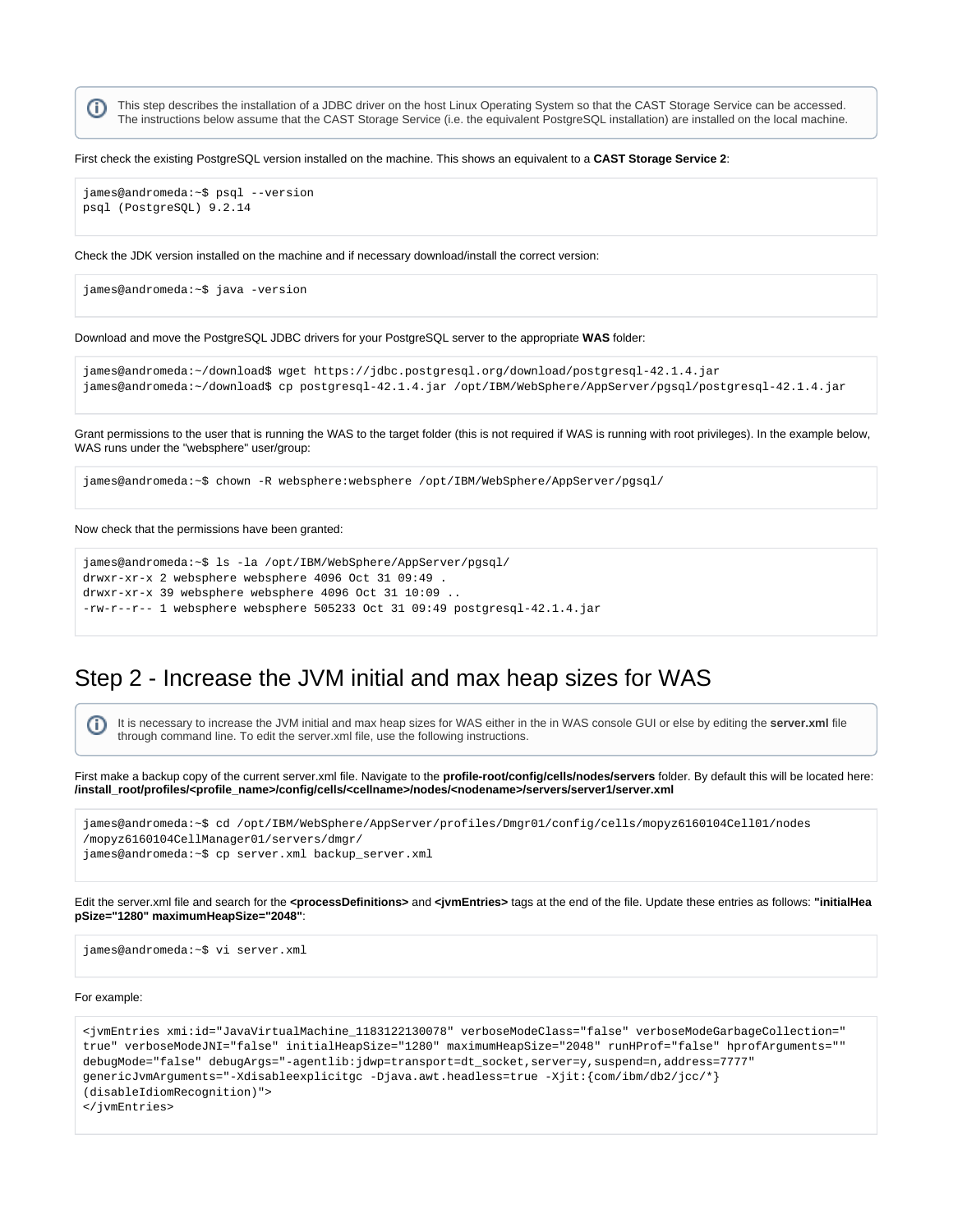Save the server.xml file and quit the editor. Restart WAS to take into account the new heap sizes:

james@andromeda:~\$ cd /opt/IBM/WebSphere/AppServer/profiles/<profile\_name>/bin/ james@andromeda:~\$ ./startManager.sh

# <span id="page-2-0"></span>Step 3 - Configure JDBC provider in WAS Console

- In the WAS console, go to Resources > JDBC > JDBC provider and click **New**.
- In the JDBC providers window, select the scope of the JDBC Provider, in our case we want it available across the entire Cell, and click **New**: **Scope**: cells:mopyz6160104Cell01 (i.e. the equivalent in your environment)
	- **Databse type**: user-defined
	- **Implementation class name**: org.postgresql.jdbc2.optional.ConnectionPool
	- **Name**: PSQL\_provider
	- **class path**: /opt/IBM/WebSphere/AppServer/pgsql/postgresql-42.1.4.jar (this is the path where you have copied the .jar file as described in Step 1)

Click to enlarge:

| Configuration                                                               |                                                  |
|-----------------------------------------------------------------------------|--------------------------------------------------|
|                                                                             |                                                  |
| <b>General Properties</b>                                                   | <b>Additional Properties</b>                     |
| <b>← Scope</b>                                                              | Data sources                                     |
| cells:mopyz6160104Cell01                                                    | - Data sources (WebSphere Application Server V4) |
| * Name                                                                      |                                                  |
| pgSQL_provider                                                              |                                                  |
| Description                                                                 |                                                  |
| CAST pgSQL_provider                                                         |                                                  |
| Class path                                                                  |                                                  |
| /opt/IBM/WebSphere/AppServer/pasal/postaresal-42.1.4.jar                    |                                                  |
| Native library path                                                         |                                                  |
|                                                                             |                                                  |
| u<br>Isolate this resource provider                                         |                                                  |
| # Implementation class name<br>org.postgresql.jdbc2.optional.ConnectionPool |                                                  |
| OK<br>Reset<br>Cancel<br>Apply                                              |                                                  |
|                                                                             |                                                  |

## <span id="page-2-1"></span>Step 4 - Configure data sources

- In the WAS console, go to Resources > JDBC > Data sources choose the scope (in our case the Cell) > New
- Select a display name for the datasource name:
	- **Data source name**: pg\_radocea\_database
	- **JNDI name**: jdbc/domains/AED **or** jdbc/domains/AAD (depending on the WAR you are installing
- Click **Next** and move to "**Step 2: Select JDBC provider**".
- Click "**Select an existing JDBC provider and select PgSQL\_provider**"
- Move to "**Step 3: Enter database specific properties for the data source**" and enter a "Data store helper class name: **com.ibm.websphere.**
- **rsadapter.ConnectJDBCDataStoreHelper**
- Go to the Summary section, click **Finish** and save the changes to the master configuration: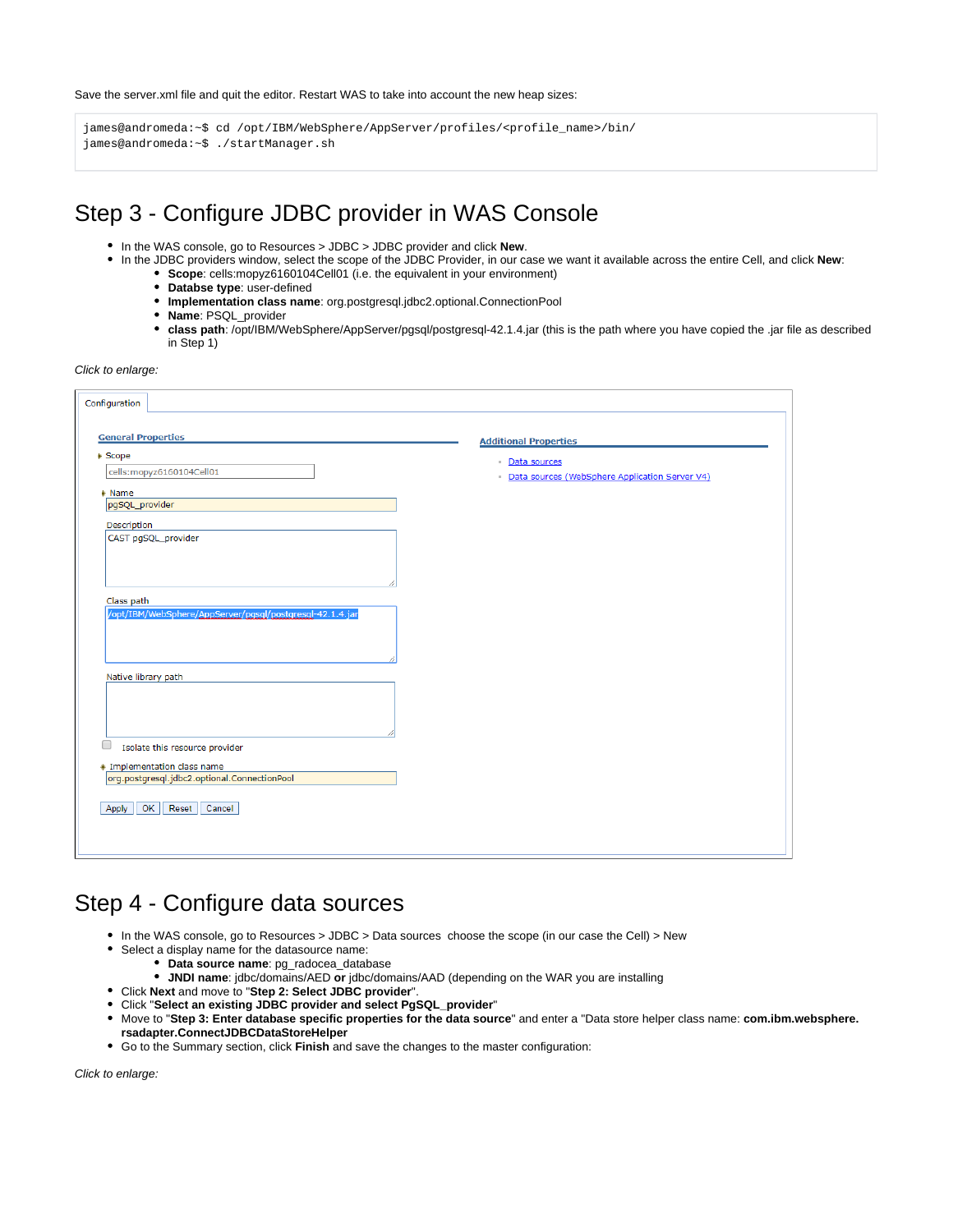| <b>Test connection</b>                                                                                                                                                                                                                                                                                                                                                                                                 |                                                                                                        |
|------------------------------------------------------------------------------------------------------------------------------------------------------------------------------------------------------------------------------------------------------------------------------------------------------------------------------------------------------------------------------------------------------------------------|--------------------------------------------------------------------------------------------------------|
| <b>General Properties</b>                                                                                                                                                                                                                                                                                                                                                                                              | <b>Additional Properties</b>                                                                           |
| + Scope<br>cells: mopyz6160104Cell01<br># Provider<br>pgSQL_provider                                                                                                                                                                                                                                                                                                                                                   | Connection pool properties<br>WebSphere Application Server data source properties<br>Custom properties |
| * Name<br>AED Datasource<br><b>JNDI</b> name<br>jdbc/domains/AED<br>✔<br>Use this data source in container managed persistence (CMP)                                                                                                                                                                                                                                                                                   | <b>Related Items</b><br>JAAS - J2C authentication data                                                 |
| Description<br>New JDBC Datasource<br>Category                                                                                                                                                                                                                                                                                                                                                                         |                                                                                                        |
| Data store helper class name<br>$\odot$<br>Select a data store helper class<br>Data store helper classes provided by WebSphere Application Server<br>Generic data store helper<br>(com.ibm.websphere.rsadapter.GenericDataStoreHelper) v<br>$^{\circ}$<br>Specify a user-defined data store helper<br>Enter a package-qualified data store helper class name<br>com.ibm.websphere.rsadapter.ConnectJDBCDataStoreHelper |                                                                                                        |
| <b>Security settings</b><br>Select the authentication values for this resource.<br>Component-managed authentication alias<br>$(none)$ $\blacktriangledown$<br>Mapping-configuration alias<br>۷.<br>(none)<br>Container-managed authentication alias<br>$(\text{none})$ $\blacktriangledown$                                                                                                                            |                                                                                                        |
| Common and required data source properties<br>OK<br>Reset<br>Cancel<br>Apply                                                                                                                                                                                                                                                                                                                                           |                                                                                                        |

Click on your newly added datasource name, go to the "**Custom properties**" section and configure the **schema**, **user**, **password** and **port number** for your CAST Storage Service (i.e. PostgreSQL instance). Make sure you set the **Variable Type** to "**java.lang.String**" for all properties:

|  | databaseName: postgres ;currentSchema: 82_central; user:operator; password: CastAIP; portNumber: 2280 |  |  |  |
|--|-------------------------------------------------------------------------------------------------------|--|--|--|
|  |                                                                                                       |  |  |  |

- Save the changes.
- Now click "**Test connection**" and ensure a "successful" result is returned:

Click to enlarge:

| <b>Data sources</b>                                                                                                                                                                                                                                    |                                                                                                                                          |  |  |  |  |  |  |  |
|--------------------------------------------------------------------------------------------------------------------------------------------------------------------------------------------------------------------------------------------------------|------------------------------------------------------------------------------------------------------------------------------------------|--|--|--|--|--|--|--|
| $\qquad \qquad \blacksquare$<br>Messages<br>LI The test connection operation for data source AED_Datasource on server dmgr at node mopyz6160104CellManager01 was successful.                                                                           |                                                                                                                                          |  |  |  |  |  |  |  |
| Data sources > AED_Datasource<br>Use this page to edit the settings of a datasource that is associated with your selected JDBC provider. The datasource object supplies your application with connections for accessing the database.<br>Configuration |                                                                                                                                          |  |  |  |  |  |  |  |
| <b>Test connection</b><br><b>General Properties</b>                                                                                                                                                                                                    |                                                                                                                                          |  |  |  |  |  |  |  |
| * Scope<br>cells: mopyz6160104Cell01<br>* Provider<br>pgSQL_provider                                                                                                                                                                                   | <b>Additional Properties</b><br>Connection pool properties<br>· WebSphere Application Server data source properties<br>Custom properties |  |  |  |  |  |  |  |
| * Name<br><b>AED</b> Datasource<br>JNDI name<br>idbc/domains/AED                                                                                                                                                                                       | <b>Related Items</b><br>JAAS - J2C authentication data                                                                                   |  |  |  |  |  |  |  |

If you have any errors while testing the connection, please consult the following log to help debug the issue: **/opt/IBM/WebSphere/AppServer /profiles/Dmgr01/logs/dmgr/SystemOut.log**

<span id="page-3-0"></span>⊙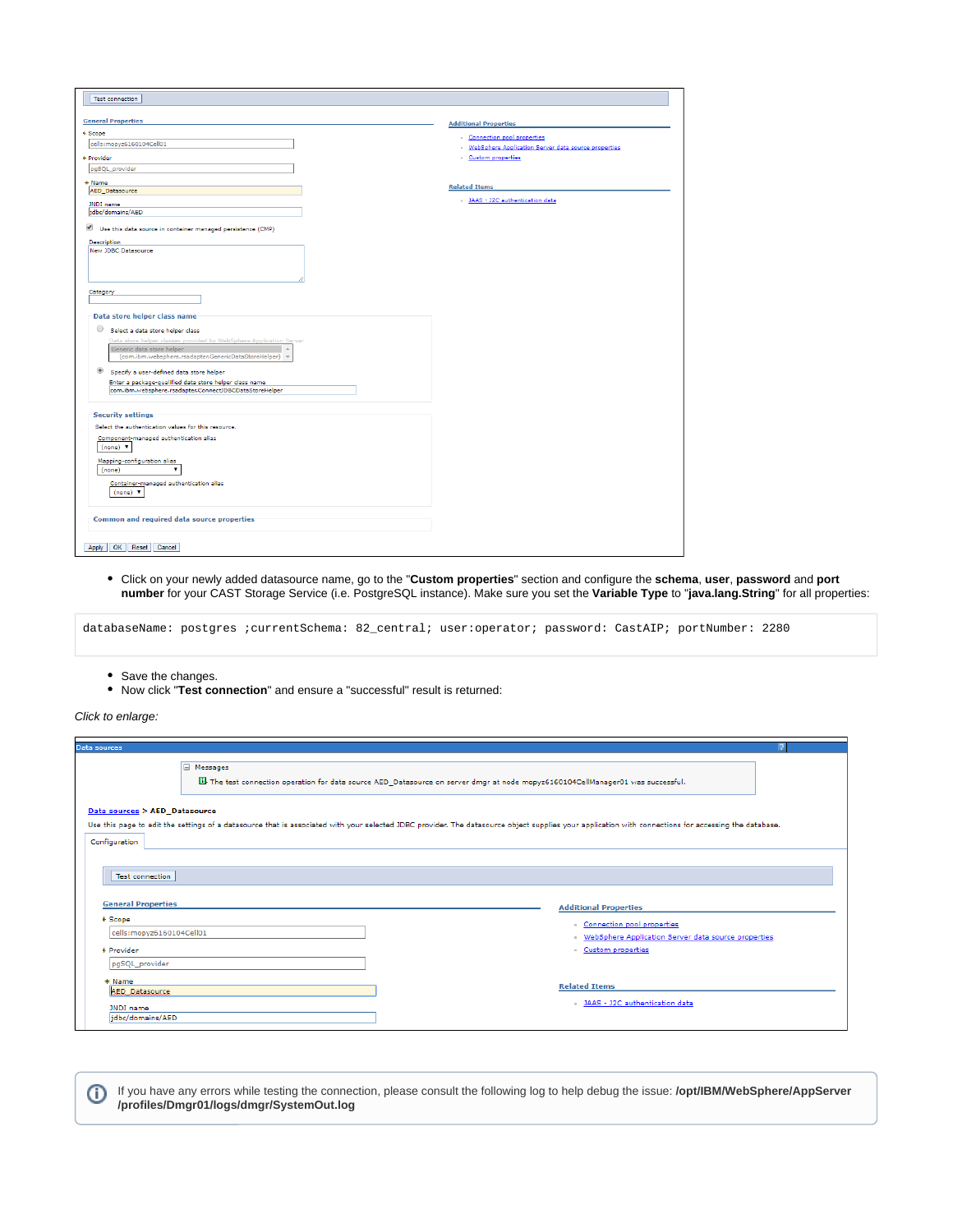# Step 5 - Deploy WAR files in WAS Console

(i) Note that the WAR files you want to deploy must already be present on the local machine.

In the WAS console click Applications > New Application > New Enterprise Application:

- Select **Local file system** option and then locate your war file (for example CAST-Health.war)
- Click **Next** and wait for a few minutes for the war deployment to complete.
- Select the "**Fast Path**" option to install the application and then click **Next**:

| <b>Enterprise Applications</b>                                                                                                                                              |
|-----------------------------------------------------------------------------------------------------------------------------------------------------------------------------|
| Preparing for the application installation                                                                                                                                  |
| How do you want to install the application?<br>Fast Path - Prompt only when additional information is required.<br>Detailed - Show all installation options and parameters. |
| Choose to generate default bindings and mappings<br><b>Previous</b><br>Next<br>Cancel                                                                                       |

- The next page comprises a five step wizard to install the application:
- **Step 1: Select installation options** fill in as shown in the image below. Click **Next** to continue: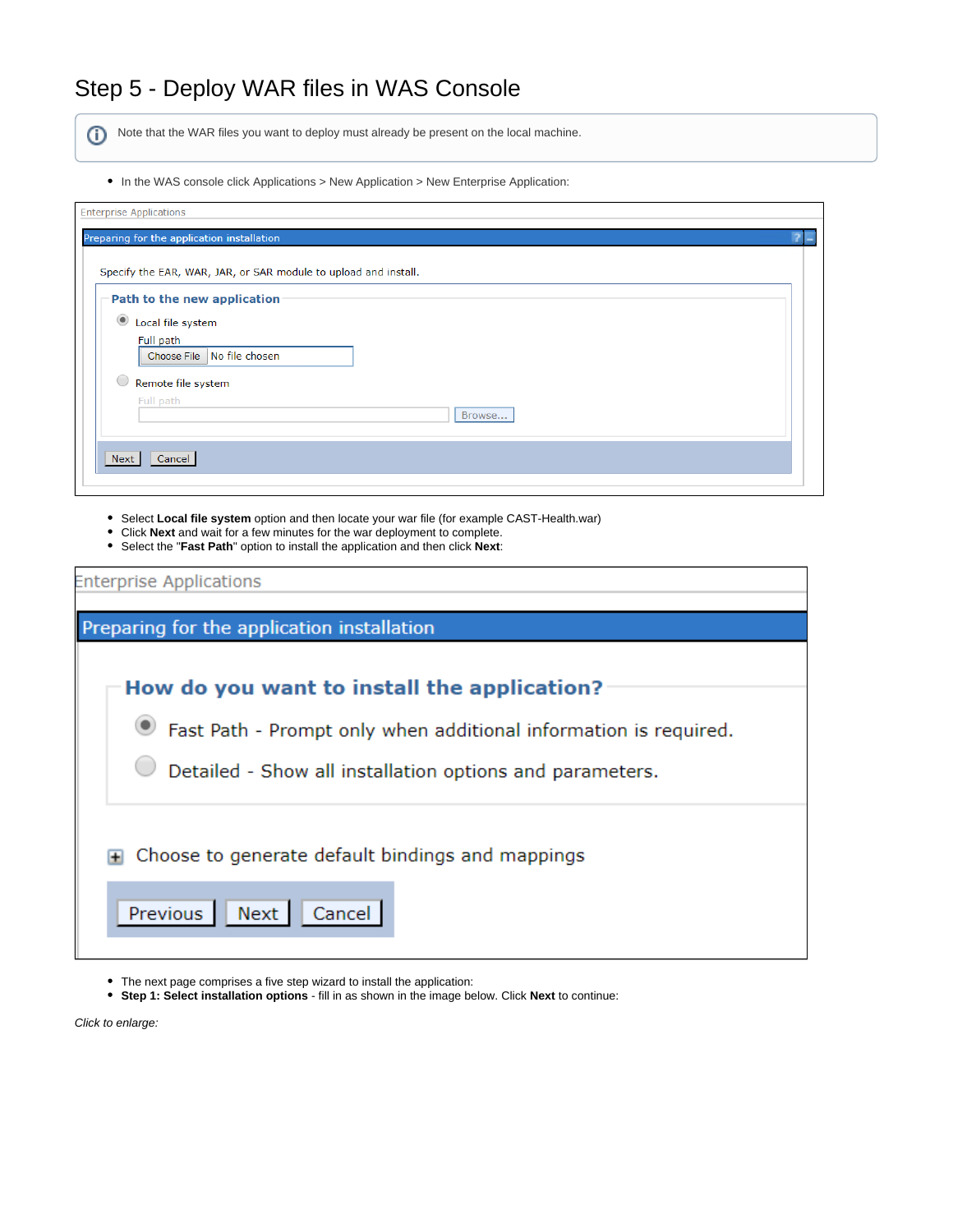| <b>Install New Application</b>                                      |                                                                                                                                                                                                             |  |  |  |  |  |  |
|---------------------------------------------------------------------|-------------------------------------------------------------------------------------------------------------------------------------------------------------------------------------------------------------|--|--|--|--|--|--|
| Specify options for installing enterprise applications and modules. |                                                                                                                                                                                                             |  |  |  |  |  |  |
| $\rightarrow$ Step 1: Select<br>installation options                | <b>Select installation options</b>                                                                                                                                                                          |  |  |  |  |  |  |
| <b>Step 2 Map modules</b><br>to servers                             | Specify the various options that are available for your application.                                                                                                                                        |  |  |  |  |  |  |
| Step 3 Map resource<br>references to<br>resources                   | Precompile JavaServer Pages files<br>Directory to install application                                                                                                                                       |  |  |  |  |  |  |
| Step 4 Map virtual<br>hosts for Web modules                         | Distribute application                                                                                                                                                                                      |  |  |  |  |  |  |
| Step 5 Map context<br>roots for Web modules                         | Use Binary Configuration<br>Application name<br>CAST-RESTAPI_war                                                                                                                                            |  |  |  |  |  |  |
| Step 6 Metadata for<br>modules                                      | Application edition                                                                                                                                                                                         |  |  |  |  |  |  |
| <b>Step 7 Summary</b>                                               | <b>Edition description</b>                                                                                                                                                                                  |  |  |  |  |  |  |
|                                                                     | Create MBeans for resources                                                                                                                                                                                 |  |  |  |  |  |  |
|                                                                     | Override class reloading settings for Web and EJB modules<br>Reload interval in seconds                                                                                                                     |  |  |  |  |  |  |
|                                                                     | Deploy Web services                                                                                                                                                                                         |  |  |  |  |  |  |
|                                                                     | Validate Input off/warn/fail<br>warn v                                                                                                                                                                      |  |  |  |  |  |  |
|                                                                     | Process embedded configuration                                                                                                                                                                              |  |  |  |  |  |  |
|                                                                     | <b>File Permission</b><br>Allow all files to be read but not written to<br>Allow executables to execute<br>Allow HTML and image files to be read by everyone<br>.*\.dll=755#.*\.so=755#.*\.a=755#.*\.sl=755 |  |  |  |  |  |  |
|                                                                     | <b>Application Build ID</b><br>Unknown                                                                                                                                                                      |  |  |  |  |  |  |
|                                                                     | Allow dispatching includes to remote resources                                                                                                                                                              |  |  |  |  |  |  |
|                                                                     | Allow servicing includes from remote resources<br>Business level application name<br>$\mathbf v$<br>Create New BLA                                                                                          |  |  |  |  |  |  |
|                                                                     | Asynchronous Request Dispatch Type<br>Disabled<br>$\pmb{\mathrm{v}}$                                                                                                                                        |  |  |  |  |  |  |
|                                                                     | Allow EJB reference targets to resolve automatically                                                                                                                                                        |  |  |  |  |  |  |
|                                                                     | Deploy client modules<br>Client deployment mode<br>Isolated<br>$\overline{\mathbf{v}}$                                                                                                                      |  |  |  |  |  |  |

**Step 2: Map modules to servers**: Make sure the "**Clusters and servers**" option is set correctly. Click **Next** to continue:

### Click to enlarge:

| <b>Install New Application</b>                                                                     |                                                                                                                                                                                                                                                                                                                                                                                                                                                                                                                                                                                                                                                                                             |                                      |                                                                          |  |  |  |  |
|----------------------------------------------------------------------------------------------------|---------------------------------------------------------------------------------------------------------------------------------------------------------------------------------------------------------------------------------------------------------------------------------------------------------------------------------------------------------------------------------------------------------------------------------------------------------------------------------------------------------------------------------------------------------------------------------------------------------------------------------------------------------------------------------------------|--------------------------------------|--------------------------------------------------------------------------|--|--|--|--|
| Specify options for installing enterprise applications and modules.                                |                                                                                                                                                                                                                                                                                                                                                                                                                                                                                                                                                                                                                                                                                             |                                      |                                                                          |  |  |  |  |
| Step 1 Select<br>installation options                                                              | Map modules to servers                                                                                                                                                                                                                                                                                                                                                                                                                                                                                                                                                                                                                                                                      |                                      |                                                                          |  |  |  |  |
| Step 2: Map<br>→<br>modules to servers<br>Step 3 Map resource<br>references to<br><b>resources</b> | Specify targets such as application servers or clusters of application servers where you want to install the modules that are contained in your application.<br>Modules can be installed on the same application server or dispersed among several application servers. Also, specify the Web servers as targets that serve<br>as routers for requests to this application. The plug-in configuration file (plugin-cfg.xml) for each Web server is generated, based on the applications that<br>are routed through.<br>Clusters and servers:<br>WebSphere:cell=mopyz6160104Cell01,node=mopyz6160104Node01,server=server1 <sup>4</sup><br>Apply<br>$\overline{\mathbb{G}}$<br>$\blacksquare$ |                                      |                                                                          |  |  |  |  |
| Step 4 Map virtual<br>hosts for Web modules                                                        |                                                                                                                                                                                                                                                                                                                                                                                                                                                                                                                                                                                                                                                                                             |                                      |                                                                          |  |  |  |  |
| Step 5 Map context<br>roots for Web modules                                                        | Select Module                                                                                                                                                                                                                                                                                                                                                                                                                                                                                                                                                                                                                                                                               | <b>URI</b>                           | Server                                                                   |  |  |  |  |
| Step 6 Metadata for<br>modules                                                                     | CAST RESTful Web<br>Services X.X.X-XXX                                                                                                                                                                                                                                                                                                                                                                                                                                                                                                                                                                                                                                                      | CAST-RESTAPI.war.WEB-<br>INF/web.xml | WebSphere:cell=mopyz6160104Cell01,node=mopyz6160104Node01,server=server1 |  |  |  |  |
| <b>Step 7 Summary</b>                                                                              |                                                                                                                                                                                                                                                                                                                                                                                                                                                                                                                                                                                                                                                                                             |                                      |                                                                          |  |  |  |  |
| Previous Next Cancel                                                                               |                                                                                                                                                                                                                                                                                                                                                                                                                                                                                                                                                                                                                                                                                             |                                      |                                                                          |  |  |  |  |

**Step 3: Map resource references to resources**: Go to the **Target Resource JNDI Name** column and click **Browse** to select the JNDI name that matches the WAR you are deploying (**jdbc/domains/AAD** or **jdbc/domains/AED**). Your confiugration should be as below. Click **Next** to continue: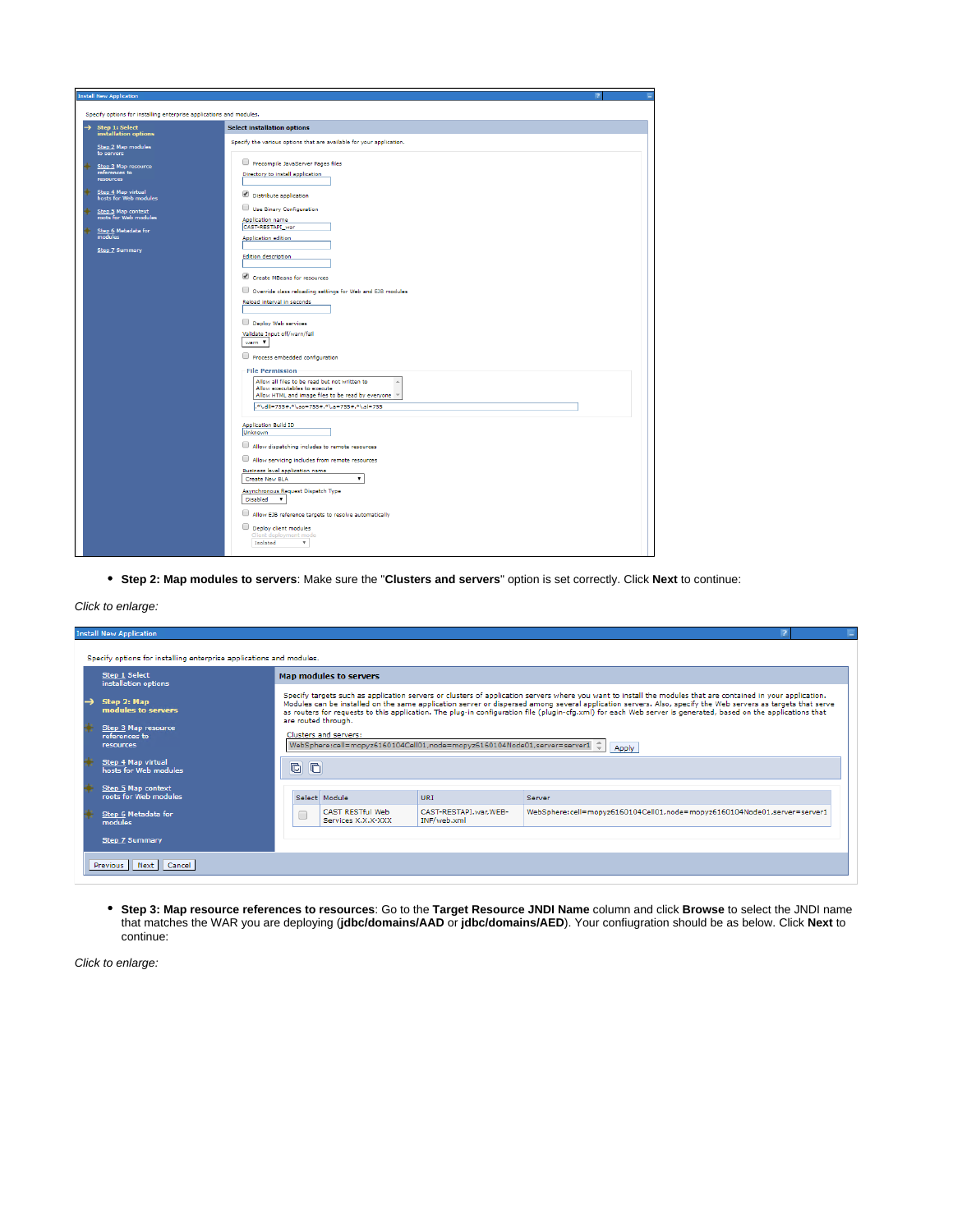| Step 1 Select<br>Map resource references to resources<br>installation options |                                             |  |        |                                                                                           |          |                                       |                       |                           |                                  |
|-------------------------------------------------------------------------------|---------------------------------------------|--|--------|-------------------------------------------------------------------------------------------|----------|---------------------------------------|-----------------------|---------------------------|----------------------------------|
|                                                                               | Step 2 Map modules                          |  |        | Each resource reference that is defined in your application must be mapped to a resource. |          |                                       |                       |                           |                                  |
|                                                                               | to servers                                  |  |        | javax.sql.DataSource                                                                      |          |                                       |                       |                           |                                  |
| →                                                                             | Step 3: Map                                 |  |        | Set Multiple JNDI Names                                                                   |          | Modify Resource Authentication Method | Extended Properties   |                           |                                  |
|                                                                               | resource references<br>to resources         |  |        |                                                                                           |          |                                       |                       |                           |                                  |
|                                                                               | Step 4 Map virtual                          |  |        |                                                                                           |          |                                       |                       |                           |                                  |
|                                                                               | hosts for Web modules                       |  |        | Select Module                                                                             | Bean URI |                                       | Resource<br>Reference | Target Resource JNDI Name | Login configuration              |
|                                                                               | Step 5 Map context<br>roots for Web modules |  |        |                                                                                           |          |                                       |                       |                           | Resource                         |
|                                                                               | Step 6 Metadata for                         |  |        |                                                                                           |          |                                       |                       | idbc/domains/AAD          | authorization:                   |
|                                                                               | modules                                     |  | $\Box$ | CAST RESTful Web Services<br>X.X.X-XXX                                                    |          | CAST-RESTAPI.war.WEB-<br>INF/web.xml  | idbc/domains/AAD      | Browse                    | Container                        |
|                                                                               | <b>Step 7 Summary</b>                       |  |        |                                                                                           |          |                                       |                       |                           | <b>Authentication</b><br>method: |
|                                                                               |                                             |  |        |                                                                                           |          |                                       |                       |                           | None                             |
|                                                                               |                                             |  |        |                                                                                           |          |                                       |                       |                           |                                  |
|                                                                               |                                             |  |        |                                                                                           |          |                                       |                       |                           |                                  |

**Step 4: Map virtual hosts for Web modules**: make sure the virtual host is set to "**default\_host**". Click **Next** to continue:

### Click to enlarge:

| <b>Install New Application</b>                                                                                                                                                         |                                                                                                                                                                                                                  |                                |  |  |  |  |  |  |  |
|----------------------------------------------------------------------------------------------------------------------------------------------------------------------------------------|------------------------------------------------------------------------------------------------------------------------------------------------------------------------------------------------------------------|--------------------------------|--|--|--|--|--|--|--|
| Specify options for installing enterprise applications and modules.                                                                                                                    |                                                                                                                                                                                                                  |                                |  |  |  |  |  |  |  |
| Step 1 Select<br>installation options                                                                                                                                                  | Map virtual hosts for Web modules                                                                                                                                                                                |                                |  |  |  |  |  |  |  |
| Step 2 Map modules<br>to servers                                                                                                                                                       | Specify the virtual host for the Web modules that are contained in your application. You can install Web modules on the same virtual host or disperse them<br>among several hosts.<br>El Apply Multiple Mappings |                                |  |  |  |  |  |  |  |
| Step 3 Map resource<br>references to<br>$\begin{array}{c} \hline \begin{array}{ccc} \hline \hline \end{array} & \hline \begin{array}{ccc} \hline \end{array} \end{array}$<br>resources |                                                                                                                                                                                                                  |                                |  |  |  |  |  |  |  |
| <b>Step 4: Map virtual</b><br>→<br>hosts for Web<br>modules                                                                                                                            | Select Web module<br>CAST RESTful Web Services X.X.X-XXX                                                                                                                                                         | Virtual host<br>default_host V |  |  |  |  |  |  |  |
| Step 5 Map context<br>roots for Web modules                                                                                                                                            |                                                                                                                                                                                                                  |                                |  |  |  |  |  |  |  |
| Step 6 Metadata for<br><b>modules</b>                                                                                                                                                  |                                                                                                                                                                                                                  |                                |  |  |  |  |  |  |  |
| Step 7 Summary                                                                                                                                                                         |                                                                                                                                                                                                                  |                                |  |  |  |  |  |  |  |
| Previous Next Cancel                                                                                                                                                                   |                                                                                                                                                                                                                  |                                |  |  |  |  |  |  |  |

**Step 5: Map context roots for Web modules**: enter your war file name in **Context Roo**t, for example: "/CAST-Health/" or "/CAST-Engineering /". Click **Next** to continue:

### Click to enlarge:

| <b>Install New Application</b>                                      |                                                    |                                   |                |  |  |  |  |
|---------------------------------------------------------------------|----------------------------------------------------|-----------------------------------|----------------|--|--|--|--|
| Specify options for installing enterprise applications and modules. |                                                    |                                   |                |  |  |  |  |
| Step 1 Select<br>installation options                               | Map context roots for Web modules                  |                                   |                |  |  |  |  |
| Step 2 Map modules                                                  | Configure values for context roots in web modules. |                                   |                |  |  |  |  |
| to servers                                                          | Web module                                         | <b>URI</b>                        | Context Root   |  |  |  |  |
| Step 3 Map resource                                                 | CAST RESTful Web Services X.X.X-XXX                | CAST-RESTAPI.war, WEB-INF/web.xml | /CAST-RESTAPI/ |  |  |  |  |
| references to<br>resources                                          |                                                    |                                   |                |  |  |  |  |
| Step 4 Map virtual<br>hosts for Web modules                         |                                                    |                                   |                |  |  |  |  |
| <b>Step 5: Map context</b><br>→<br>roots for Web<br>modules         |                                                    |                                   |                |  |  |  |  |
| Step 6 Metadata for<br>modules                                      |                                                    |                                   |                |  |  |  |  |
| Step 7 Summary                                                      |                                                    |                                   |                |  |  |  |  |
| Previous Next Cancel                                                |                                                    |                                   |                |  |  |  |  |
|                                                                     |                                                    |                                   |                |  |  |  |  |

**Step 6: Metadata for modules**: do not make any changes. Click **Next** to continue: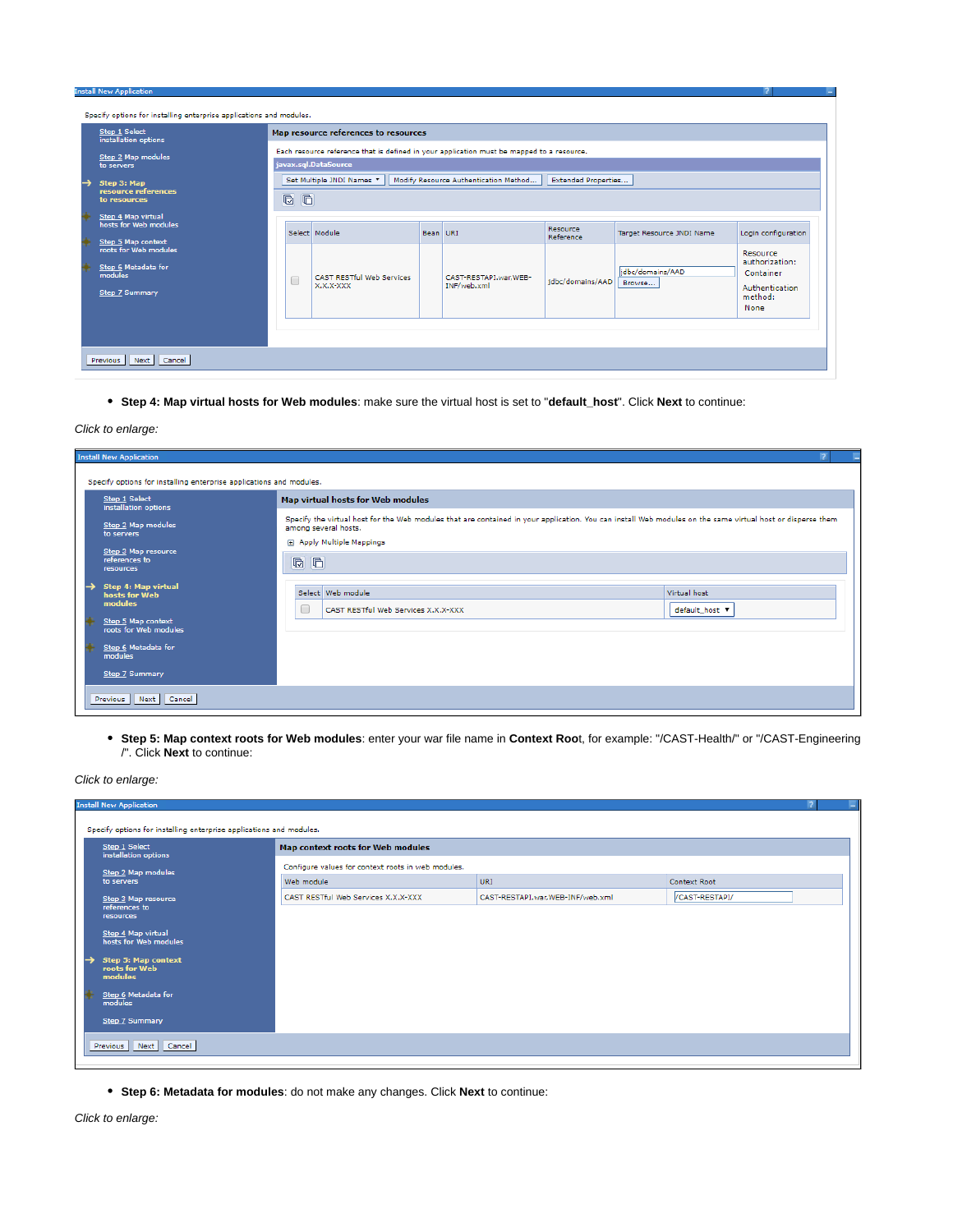#### tall New App

| Specify options for installing enterprise applications and modules. |                                                   |                                                                                                                                                                                                                                                                                                                                                                                                                                                                           |                                  |                             |  |  |  |  |  |
|---------------------------------------------------------------------|---------------------------------------------------|---------------------------------------------------------------------------------------------------------------------------------------------------------------------------------------------------------------------------------------------------------------------------------------------------------------------------------------------------------------------------------------------------------------------------------------------------------------------------|----------------------------------|-----------------------------|--|--|--|--|--|
|                                                                     | Step 1 Select<br>installation options             | <b>Metadata for modules</b>                                                                                                                                                                                                                                                                                                                                                                                                                                               |                                  |                             |  |  |  |  |  |
|                                                                     | Step 2 Map modules<br>to servers                  | The metadata-complete attribute defines whether the deployment descriptor for this module is complete. Set the metadata-complete attribute to "true" to<br>merge and persist annotation-based metadata with existing XML-based deployment descriptor metedata to avoid scanning of annotation-based metadata<br>each time the module is read. If the attribute remains "false", then the annotation-based metadata is scanned each time the module is read and can impact |                                  |                             |  |  |  |  |  |
|                                                                     | Step 3 Map resource<br>references to<br>resources | $\blacksquare$<br>$\blacksquare$                                                                                                                                                                                                                                                                                                                                                                                                                                          | performance.                     |                             |  |  |  |  |  |
|                                                                     | Step 4 Map virtual<br>hosts for Web modules       | Module                                                                                                                                                                                                                                                                                                                                                                                                                                                                    | <b>URI</b>                       | metadata-complete attribute |  |  |  |  |  |
|                                                                     | Step 5 Map context<br>roots for Web modules       | CAST RESTful Web Services X.X.X-XXX                                                                                                                                                                                                                                                                                                                                                                                                                                       | CAST-RESTAPI.war.WEB-INF/web.xml |                             |  |  |  |  |  |
|                                                                     | $\rightarrow$ Step 6: Metadata for<br>modules     |                                                                                                                                                                                                                                                                                                                                                                                                                                                                           |                                  |                             |  |  |  |  |  |
|                                                                     | <b>Step 7 Summary</b>                             |                                                                                                                                                                                                                                                                                                                                                                                                                                                                           |                                  |                             |  |  |  |  |  |
|                                                                     | Previous Next Cancel                              |                                                                                                                                                                                                                                                                                                                                                                                                                                                                           |                                  |                             |  |  |  |  |  |

**Step 7: Summary**: check the options listed in the summary and then click **Finish** (it will take a few minutes to complate). Make sure you shoud not get any errors during the installation:

#### Click to enlarge:

| Installing                                                                                                                                                                                               |
|----------------------------------------------------------------------------------------------------------------------------------------------------------------------------------------------------------|
| If there are enterprise beans in the application, the EJB deployment process can take several minutes. Do not save the configuration until the process completes.                                        |
| Check the SystemOut.log on the deployment manager or server where the application is deployed for specific information about the EJB deployment process as it occurs.                                    |
| ADMA5016I: Installation of CAST-RESTAPI war started.                                                                                                                                                     |
| ADMA5067I: Resource validation for application CAST-RESTAPI war completed successfully.                                                                                                                  |
| ADMA5058I: Application and module versions are validated with versions of deployment targets.                                                                                                            |
| ADMA5005I: The application CAST-RESTAPI war is configured in the WebSphere Application Server repository.                                                                                                |
| ADMA5005I: The application CAST-RESTAPI war is configured in the WebSphere Application Server repository.                                                                                                |
| ADMA5081I: The bootstrap address for client module is configured in the WebSphere Application Server repository.                                                                                         |
| ADMA5053I: The library references for the installed optional package are created.                                                                                                                        |
| ADMA5005I: The application CAST-RESTAPI war is configured in the WebSphere Application Server repository.                                                                                                |
| ADMA5001I: The application binaries are saved in /opt/IBM/WebSphere/AppServer/profiles/Dmgr01/wstemp/514564614/workspace/cells/mopyz6160104Cell01/applications/CAST-RESTAPI_war.ear/CAST-RESTAPI_war.ear |
| ADMA5005I: The application CAST-RESTAPI war is configured in the WebSphere Application Server repository.                                                                                                |
| SECJ0400I: Successfully updated the application CAST-RESTAPI war with the appContextIDForSecurity information.                                                                                           |
| ADMA5005I: The application CAST-RESTAPI_war is configured in the WebSphere Application Server repository.                                                                                                |
| ADMA5005I: The application CAST-RESTAPI war is configured in the WebSphere Application Server repository.                                                                                                |
| ADMA5113I: Activation plan created successfully.                                                                                                                                                         |
| ADMA5011I: The cleanup of the temp directory for application CAST-RESTAPI war is complete.                                                                                                               |
| ADMA5013I: Application CAST-RESTAPI war installed successfully.                                                                                                                                          |
| Application CAST-RESTAPI war installed successfully.                                                                                                                                                     |
| To start the application, first save changes to the master configuration.                                                                                                                                |
| Changes have been made to your local configuration. You can:                                                                                                                                             |
| Save directly to the master configuration.                                                                                                                                                               |
| Review changes before saving or discarding.                                                                                                                                                              |
| To work with installed applications, click the "Manage Applications" link.                                                                                                                               |
| <b>Manage Applications</b>                                                                                                                                                                               |

- Click the "Save directly to the master configuration" (assuming there were no errors listed).
- Now go to Applications > All Applications . You will be able to see the list of all installed WARs. Ensure your WAR is listed:

Click to enlarge:

|         | <b>Enterprise Applications</b>                                                                                                                                                                                                                                                                                                                      |                      |  |  |  |  |  |  |
|---------|-----------------------------------------------------------------------------------------------------------------------------------------------------------------------------------------------------------------------------------------------------------------------------------------------------------------------------------------------------|----------------------|--|--|--|--|--|--|
|         | <b>Enterprise Applications</b><br>Use this page to manage installed applications. A single application can be deployed onto multiple servers.<br><b>E</b> Preferences                                                                                                                                                                               |                      |  |  |  |  |  |  |
|         | Start   Stop   Install   Uninstall   Update   Rollout Update   Remove File   Export   Export DDL   Export File                                                                                                                                                                                                                                      |                      |  |  |  |  |  |  |
|         | $\begin{picture}(20,20) \put(0,0){\line(1,0){10}} \put(15,0){\line(1,0){10}} \put(15,0){\line(1,0){10}} \put(15,0){\line(1,0){10}} \put(15,0){\line(1,0){10}} \put(15,0){\line(1,0){10}} \put(15,0){\line(1,0){10}} \put(15,0){\line(1,0){10}} \put(15,0){\line(1,0){10}} \put(15,0){\line(1,0){10}} \put(15,0){\line(1,0){10}} \put(15,0){\line(1$ |                      |  |  |  |  |  |  |
|         | Select Name &                                                                                                                                                                                                                                                                                                                                       | Application Status ( |  |  |  |  |  |  |
|         | You can administer the following resources:                                                                                                                                                                                                                                                                                                         |                      |  |  |  |  |  |  |
| $\Box$  | CAST-AED                                                                                                                                                                                                                                                                                                                                            | 嚣                    |  |  |  |  |  |  |
| $\Box$  | 嚣<br>CAST-RESTAPI832                                                                                                                                                                                                                                                                                                                                |                      |  |  |  |  |  |  |
| $\Box$  | ×<br>CAST-RESTAPI war                                                                                                                                                                                                                                                                                                                               |                      |  |  |  |  |  |  |
| Total 3 |                                                                                                                                                                                                                                                                                                                                                     |                      |  |  |  |  |  |  |
|         |                                                                                                                                                                                                                                                                                                                                                     |                      |  |  |  |  |  |  |
|         |                                                                                                                                                                                                                                                                                                                                                     |                      |  |  |  |  |  |  |

Select your application and click **Start**.

# <span id="page-7-0"></span>Step 6 - Configure dashboards

WARs are deployed in the following location: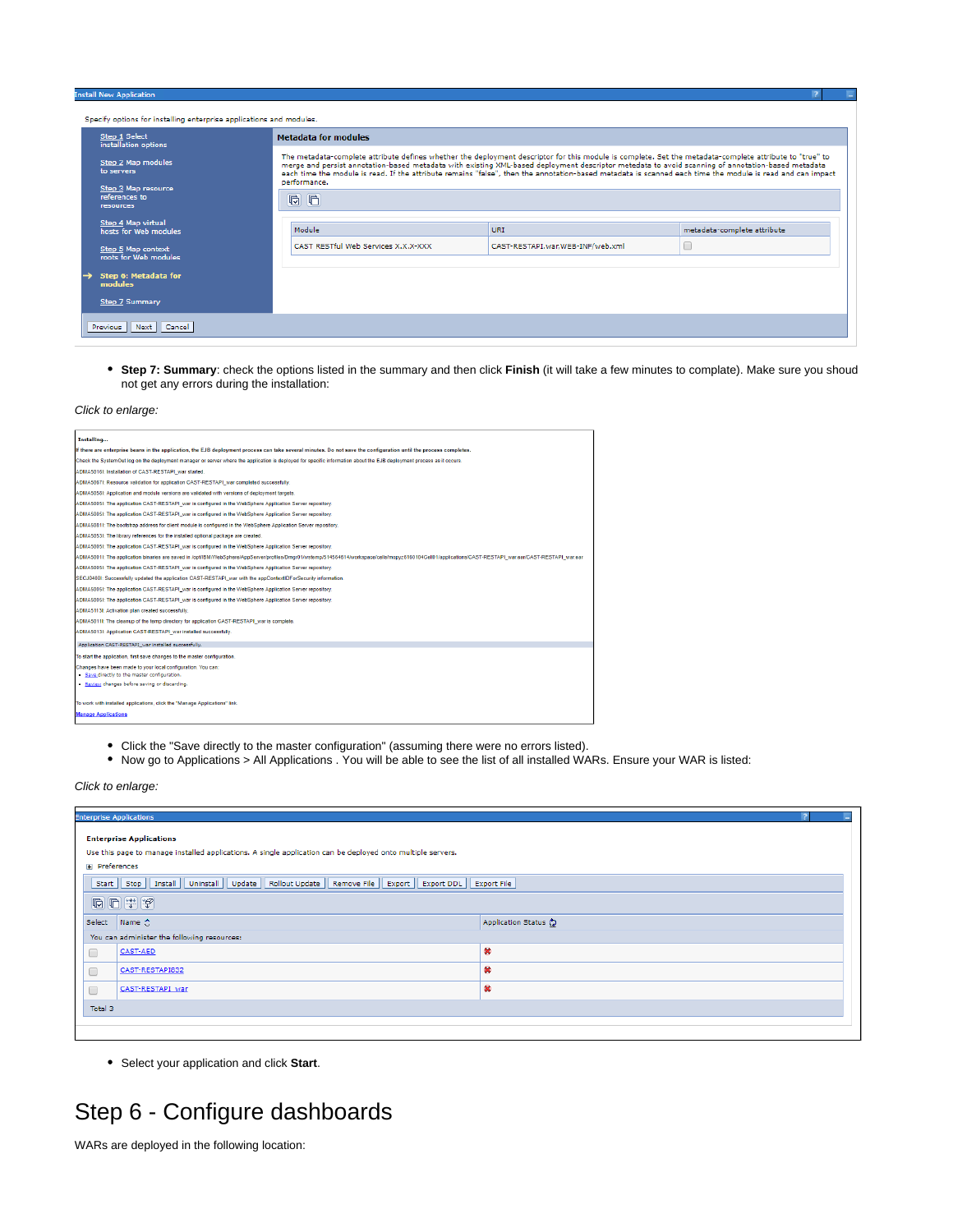```
james@andromeda:~$ cd /opt/IBM/WebSphere/AppServer/profiles/<profile_name>/installedApps/<cellname>/
james@andromeda:~$ ls
CAST-Engineering.war
```
### <span id="page-8-0"></span>Configure user authentication/authorization and license key

Navigate to the contents of the deployed WAR file and complete the configuration as follows. Ensure you save all modified configuration files and then restart your application and the server to ensure the new settings are taken into account:

- **[User authentication](https://doc.castsoftware.com/display/DASHBOARDS/User+authentication)**
- [Data authorization](https://doc.castsoftware.com/display/DASHBOARDS/Data+authorization)
- [Dashboard Service license key configuration](https://doc.castsoftware.com/display/DASHBOARDS/Dashboard+Service+license+key+configuration)

## <span id="page-8-1"></span>Configure log

By default, the log folder will be set to **\$\${web:rootDir}/logs** which makes it difficult to access the logs. Therefore CAST recommends configuring a custom location for the WAR log files. Please refer to [HD-ED - Configuring the Log and Audit Trail](https://doc.castsoftware.com/display/DOC83/HD-ED+-+Configuring+the+Log+and+Audit+Trail) for more information.

Edit the **log4j2.xml** file in the deployed WAR folder and change the configuration: create a unique directory for each WAR, for example **CAST-Health/logs**)

```
<Properties>
         <Property name="logPath">CAST-Health.war/logs</Property>
                <! - Set the auditLevel property's value to enable/disable the audit trail:
                         - OFF -> audit trail is disabled
                         - ALL -> audit trail is enabled
                --& <Property name="auditLevel">OFF</Property>
</Properties>
```
- Save the **log4j2.xml** file.
- Restart your application and the server to ensure the new settings are taken into account.

## <span id="page-8-2"></span>Step 7 - modify Jersey settings

There may be some conflicts between the Jersey version embedded in the CAST WARs and the native Jersey version used in WebSphere, as such, CAST recommends disabling the Jersey version in WAS:

- In the WAS console, go to: Servers > All Servers > <Your Server> > Java and Process Management > Process Definition > Java Virtual Machine > Custom Properties > New and set the following settings:
	- **Set Name** = com.ibm.websphere.jaxrs.server.DisableIBMJAXRSEngine
	- **Set Value** = true

## <span id="page-8-3"></span>Step 8 - create shared library for Jackson .JAR files

CAST highly recommends creating a **shared library** for the Jackson related .JAR files that are delivered in the CAST WAR files:

• In the WAS console, define a shared library: Environment SharedLibraries New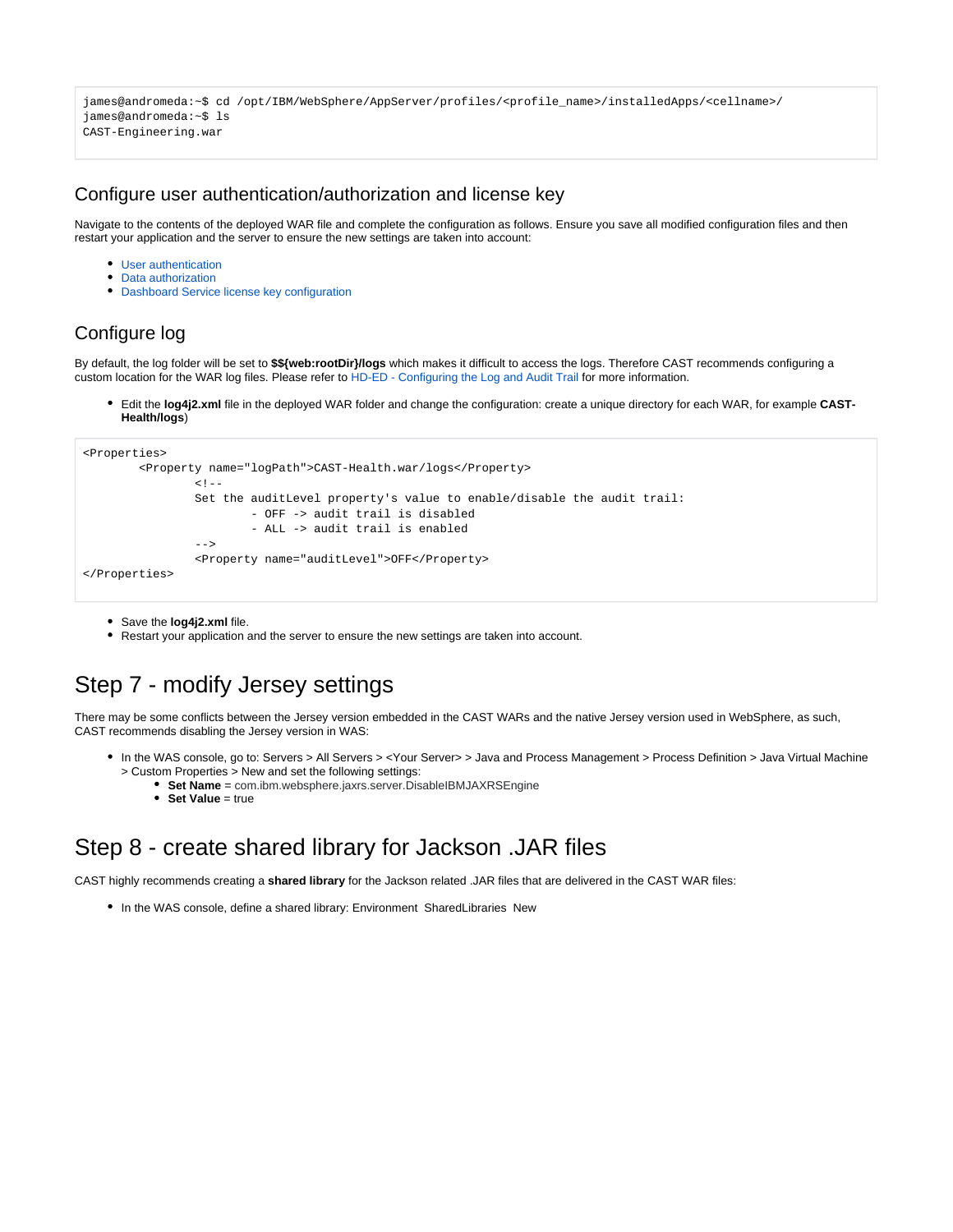| WebSphere. software                            |
|------------------------------------------------|
| Environment                                    |
| - Virtual hosts                                |
| Update global Web server plug-in configuration |
| · WebSphere variables                          |
| Shared libraries                               |
| SIP application routers                        |
| Replication Shared libraries                   |
| <b>URI Groups</b><br>$\mathbb{R}^n$            |
| El Naming                                      |
| OSGi bundle repositories                       |

- Define a shared library for jackson with the following classpath:
	- **/opt/IBM/WebSphere/AppServer/profiles/AppSrv01/project/sharedlib/jackson192**
	- **/opt/IBM/WebSphere/AppServer/profiles/AppSrv01/project/sharedlib/jackson192/jackson-xc-1.9.12.jar**
	- **/opt/IBM/WebSphere/AppServer/profiles/AppSrv01/project/sharedlib/jackson192/jackson-core-asl-1.9.12.jar**
	- **/opt/IBM/WebSphere/AppServer/profiles/AppSrv01/project/sharedlib/jackson192/jackson-jaxrs-1.9.12.jar**
	- **/opt/IBM/WebSphere/AppServer/profiles/AppSrv01/project/sharedlib/jackson192/jackson-mapper-asl-1.9.12.jar**
- Ensure you tick "**Use an isolated class loader for this shared library**"

### Click to enlarge:

| <b>Shared Libraries</b>                                                                                                                                                                                                                                                                                                |  |
|------------------------------------------------------------------------------------------------------------------------------------------------------------------------------------------------------------------------------------------------------------------------------------------------------------------------|--|
| <b>Shared Libraries &gt; jackson192</b>                                                                                                                                                                                                                                                                                |  |
| Use this page to define a container-wide shared library that can be used by deployed applications.                                                                                                                                                                                                                     |  |
| Configuration                                                                                                                                                                                                                                                                                                          |  |
|                                                                                                                                                                                                                                                                                                                        |  |
|                                                                                                                                                                                                                                                                                                                        |  |
| <b>General Properties</b>                                                                                                                                                                                                                                                                                              |  |
| * Scope                                                                                                                                                                                                                                                                                                                |  |
| cells:mopyz6160104Cell01:nodes:mopyz6160104Node01:servers:server1                                                                                                                                                                                                                                                      |  |
| $+$ Name                                                                                                                                                                                                                                                                                                               |  |
| ackson192                                                                                                                                                                                                                                                                                                              |  |
| Description                                                                                                                                                                                                                                                                                                            |  |
|                                                                                                                                                                                                                                                                                                                        |  |
|                                                                                                                                                                                                                                                                                                                        |  |
|                                                                                                                                                                                                                                                                                                                        |  |
| + Classpath                                                                                                                                                                                                                                                                                                            |  |
| /opt/IBM/WebSphere/AppServer/profiles/AppSrv01/project/sharedlib/jackson192/jackson-jaxrs-1.9.12.jar<br>/opt/IBM/WebSphere/AppServer/profiles/AppSrv01/project/sharedlib/jackson192/jackson-mapper-asl-1.9.12.jar<br>/opt/IBM/WebSphere/AppServer/profiles/AppSrv01/project/sharedlib/jackson192/jackson-xc-1.9.12.jar |  |
| Native Library Path                                                                                                                                                                                                                                                                                                    |  |
|                                                                                                                                                                                                                                                                                                                        |  |
|                                                                                                                                                                                                                                                                                                                        |  |
| <b>Class Loading</b>                                                                                                                                                                                                                                                                                                   |  |
| ☞<br>Use an isolated class loader for this shared library                                                                                                                                                                                                                                                              |  |
|                                                                                                                                                                                                                                                                                                                        |  |
| Apply   OK   Reset   Cancel                                                                                                                                                                                                                                                                                            |  |
|                                                                                                                                                                                                                                                                                                                        |  |
|                                                                                                                                                                                                                                                                                                                        |  |
|                                                                                                                                                                                                                                                                                                                        |  |
|                                                                                                                                                                                                                                                                                                                        |  |

### Locate the **WEB-INF\lib** folder in the deployed WAR file

james@andromeda:~\$ cd /opt/IBM/WebSphere/AppServer/profiles/<profile\_name>/installedApps/<cellname>/CAST-Engineering.war/WEB-INF/lib

- Copy all **jackson\*.jar** files into **/opt/IBM/WebSphere/AppServer/profiles/<profile\_name>/project/sharedlib/jackson192**
- Finally, in the WAS console, select your Application and click "Shared Library Reference", for Application and Module click on "Reference Shared Library" and add the Shared Library you just created: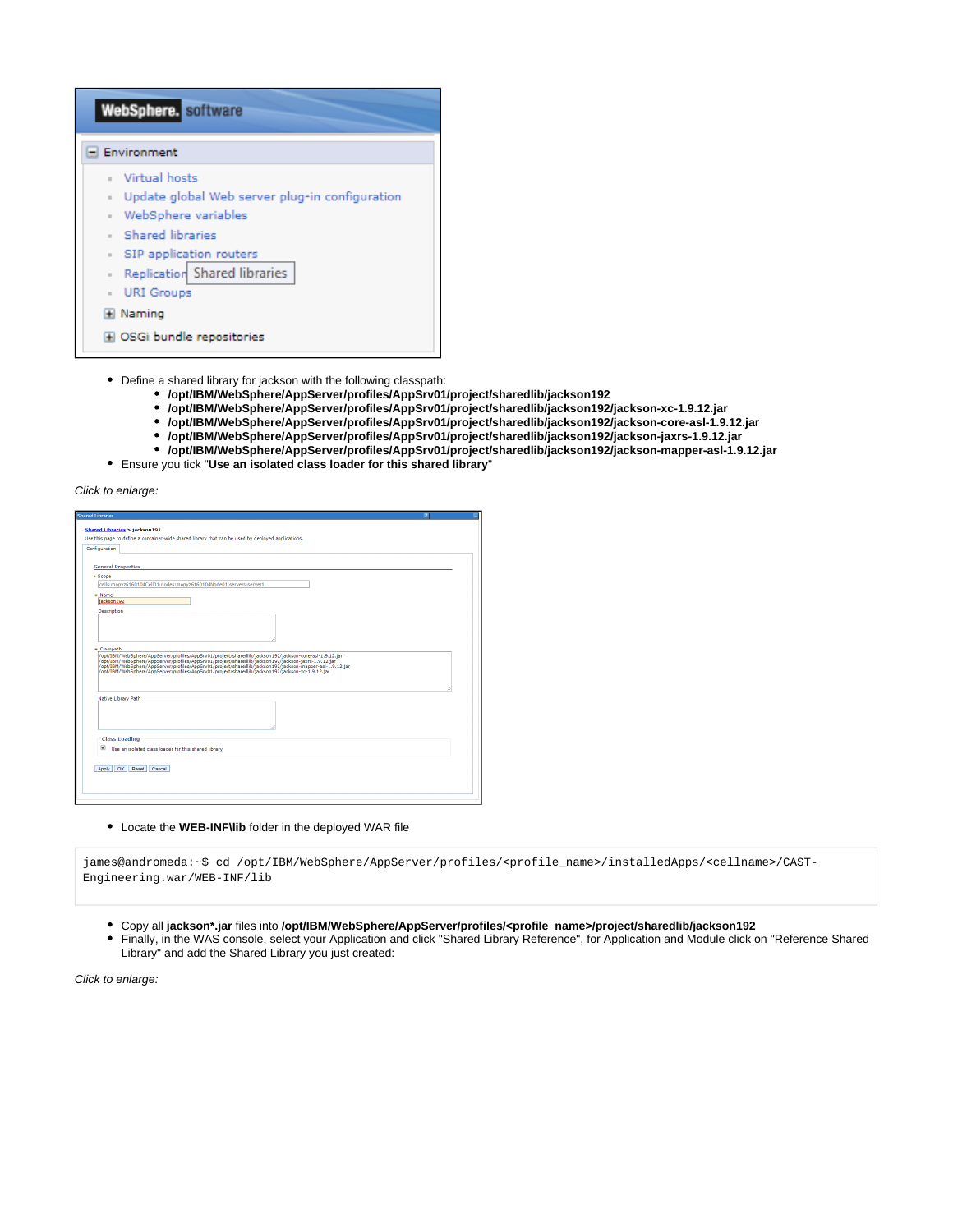| modules.                  |                                                                                          | Use this page to configure an enterprise application. Click the link |                                                                          |                                                                                        |                                                                                         |                         |  |
|---------------------------|------------------------------------------------------------------------------------------|----------------------------------------------------------------------|--------------------------------------------------------------------------|----------------------------------------------------------------------------------------|-----------------------------------------------------------------------------------------|-------------------------|--|
|                           | Configuration Service Policies Routing Policies Reports                                  |                                                                      |                                                                          |                                                                                        |                                                                                         |                         |  |
| <b>General Properties</b> |                                                                                          |                                                                      |                                                                          |                                                                                        |                                                                                         |                         |  |
| + Name                    |                                                                                          |                                                                      |                                                                          |                                                                                        |                                                                                         |                         |  |
| CAST-RESTAPIB32           |                                                                                          |                                                                      |                                                                          |                                                                                        |                                                                                         |                         |  |
| Issue warnings            | Application reference validation                                                         | ۰                                                                    |                                                                          |                                                                                        |                                                                                         |                         |  |
| <b>Detail Properties</b>  |                                                                                          |                                                                      |                                                                          |                                                                                        |                                                                                         |                         |  |
|                           | · Target specific application status<br>· Startup behavior                               |                                                                      |                                                                          |                                                                                        |                                                                                         |                         |  |
|                           | - Application binaries                                                                   |                                                                      |                                                                          |                                                                                        |                                                                                         |                         |  |
|                           | · Class loading and update detection                                                     |                                                                      |                                                                          |                                                                                        |                                                                                         |                         |  |
|                           | <b>Request dispatcher properties</b>                                                     |                                                                      |                                                                          |                                                                                        |                                                                                         |                         |  |
|                           | · IASPI provider                                                                         |                                                                      |                                                                          |                                                                                        |                                                                                         |                         |  |
|                           | · Custom properties<br>- View Deployment Descriptor                                      |                                                                      |                                                                          |                                                                                        |                                                                                         |                         |  |
|                           | <b>Lest perticipent support extension</b>                                                |                                                                      | Use this<br>can set i                                                    |                                                                                        |                                                                                         |                         |  |
| References                |                                                                                          |                                                                      |                                                                          |                                                                                        |                                                                                         |                         |  |
|                           | Resource reference                                                                       |                                                                      |                                                                          |                                                                                        |                                                                                         |                         |  |
|                           | - Shared library references                                                              |                                                                      |                                                                          |                                                                                        |                                                                                         |                         |  |
|                           |                                                                                          |                                                                      |                                                                          |                                                                                        |                                                                                         |                         |  |
|                           |                                                                                          |                                                                      |                                                                          |                                                                                        |                                                                                         |                         |  |
|                           |                                                                                          |                                                                      | Map shared libraries to an entire application or to one or more modules. |                                                                                        | All Applications > CAST-RESTAPI832 > Shared library references > Shared Library Mapping |                         |  |
|                           | Map libraries to the application or module listed<br>CAST RESTful Web Services X.X.X-XXX |                                                                      |                                                                          |                                                                                        |                                                                                         |                         |  |
| <b>All Applications</b>   |                                                                                          |                                                                      |                                                                          | Select the library in the Available list. Move it to the Selected list by clicking >>. |                                                                                         |                         |  |
| Available:                |                                                                                          |                                                                      |                                                                          |                                                                                        |                                                                                         | Selected:<br>jackson192 |  |
| New                       |                                                                                          |                                                                      |                                                                          |                                                                                        |                                                                                         |                         |  |
| OK                        | Cancel                                                                                   |                                                                      |                                                                          |                                                                                        |                                                                                         |                         |  |
|                           |                                                                                          |                                                                      |                                                                          |                                                                                        |                                                                                         |                         |  |
|                           |                                                                                          |                                                                      |                                                                          |                                                                                        |                                                                                         |                         |  |
| <b>All Applications</b>   |                                                                                          |                                                                      |                                                                          |                                                                                        |                                                                                         |                         |  |

on at the appropriate scope. Reference shared libraries URI Shared Libraries Select Application  $\Box$ CAST-RESTAPI832 META-INF/application.xml URI Shared Libraries Select Module CAST RESTful Web Services X.X.X-XXX CAST-RESTAPI832\_debug.war,WEB-INF/web.xml jackson192  $\Box$ OK Cancel

# <span id="page-10-0"></span>Step 9 - create shared library for JAXB .JAR files

CAST highly recommends creating a **shared library** for the JAXB related .JAR files that are delivered in the CAST WAR files.

- Use the exact same process described in **Step 8** above and create a shared library under **/opt/IBM/WebSphere/AppServer/profiles/AppSrv01 /project/sharedlib/jaxb22**
- Locate the **WEB-INF\lib** folder in the deployed WAR file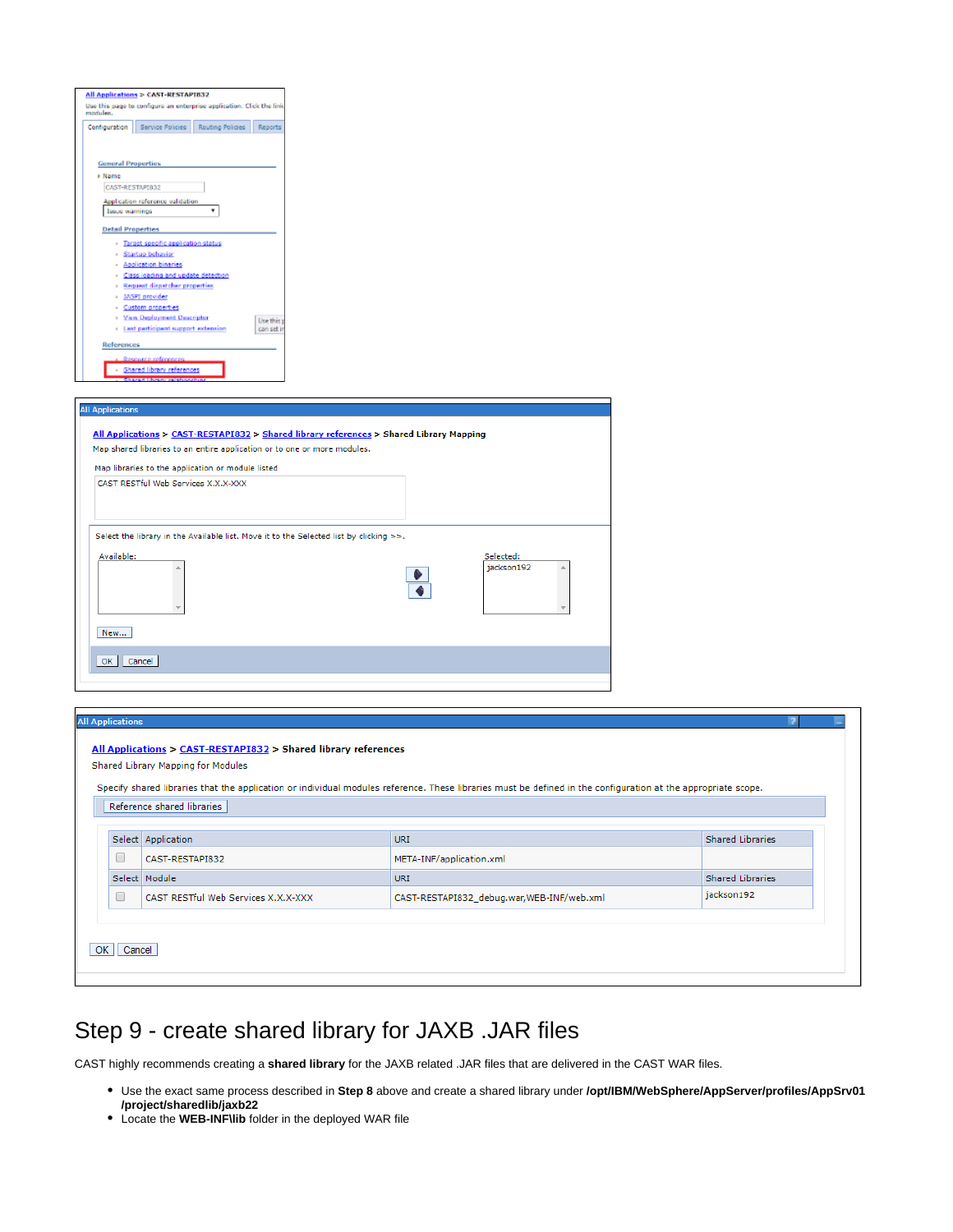james@andromeda:~\$ cd /opt/IBM/WebSphere/AppServer/profiles/<profile\_name>/installedApps/<cellname>/CAST-Engineering.war/WEB-INF/lib

Copy all **jaxb\*.jar** files into **/opt/IBM/WebSphere/AppServer/profiles/<profile\_name>/project/sharedlib/jaxb22**

Assign these JAR to the shared library for the application:

### Click to enlarge:

| <b>All Applications</b>                                                                                                                                          |  |
|------------------------------------------------------------------------------------------------------------------------------------------------------------------|--|
| All Applications > CAST-AAD-AED > Shared library references > Shared Library Mapping<br>Map shared libraries to an entire application or to one or more modules. |  |
| Map libraries to the application or module listed                                                                                                                |  |
| CAST RESTful Web Services 1.5.2.690                                                                                                                              |  |
| Select the library in the Available list. Move it to the Selected list by clicking $>>$ .                                                                        |  |
| Available:<br>Selected:<br>jackson192<br><b>JACKSON 1.9.12</b><br><b>JERSEY 1.16</b><br>jaxb22<br>jersey116                                                      |  |
| New                                                                                                                                                              |  |
| OK Cancel                                                                                                                                                        |  |
|                                                                                                                                                                  |  |

fsdf<sdf

## <span id="page-11-0"></span>Tips and tricks

### <span id="page-11-1"></span>Start the WAS console

```
james@andromeda:~$ cd /opt/IBM/WebSphere/AppServer/profiles/<profile_name>/bin/
james@andromeda:~$ ./startManager.sh
```
### <span id="page-11-2"></span>Stop the WAS console

james@andromeda:~\$ cd /opt/IBM/WebSphere/AppServer/profiles/<profile\_name>/bin/ james@andromeda:~\$ ./stopManager.sh

### <span id="page-11-3"></span>Restart Application Server

You can stop or start the application server from the WAS console. Restarting an application server involves stopping the server, then starting it.

- In the console navigate to Servers > All Server and select your server
- Click the **Stop** button
- You get a message "mopyz6160104Node01/server1 has been stopped" and the status icon will be green in color.
- To start the server, elect your server and click the **Start** button

### <span id="page-11-4"></span>Restart the Applications (dashboards)

- In the console navigate to Applications> All Applications and select your application (for example: "CAST-Engineering") and select the action "Start" from the dropdown options
- Click **Submit Action**
- To restart a running application, select the application you want to restart, click **Stop** and then click **Start**.